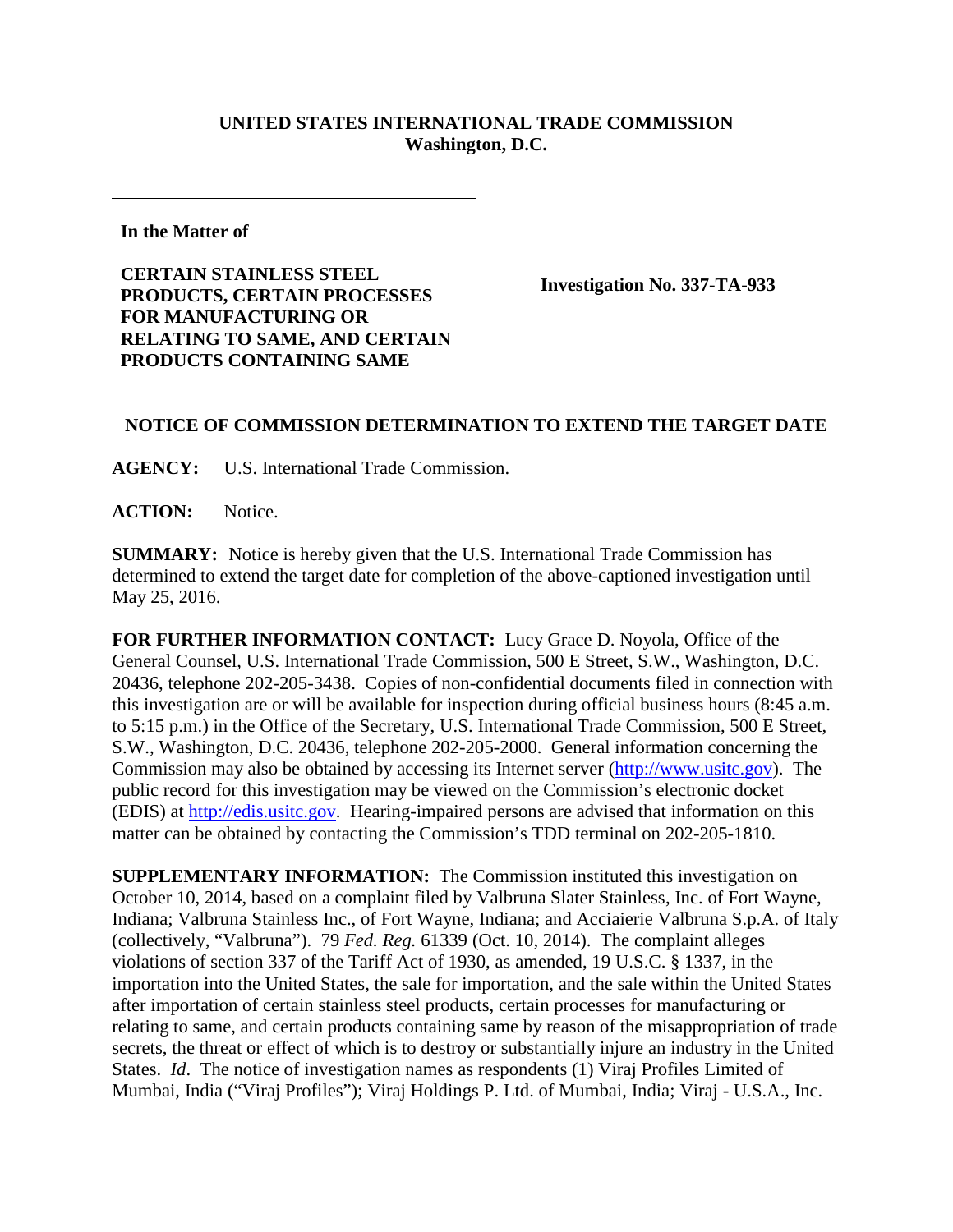of Garden City, New York; (2) Flanschenwerk Bebitz GmbH of Könnern, Germany; Bebitz Flanges Works Pvt. Ltd. of Maharashtra, India; Bebitz U.S.A. of Garden City, New York; and Ta Chen Stainless Pipe Co., Ltd. of Tainan, Taiwan and Ta Chen International, Inc. of Long Beach, California. *Id*. The Office of Unfair Import Investigations also was named as a party to the investigation. *Id*.

On December 8, 2015, the ALJ issued an ID (Order No. 17) granting in part Valbruna's motion for default and other relief. The ALJ found that Viraj Profiles acted in bad faith in spoliating evidence and that a sanction of default against Viraj Profiles was warranted. On February 8, 2016, the Commission determined to affirm the default finding against Viraj Profiles and requested briefing from the parties on certain issues under review. 81 *Fed. Reg.* 7584 (Feb. 12, 2016). The Commission also requested briefing from the parties, interested government agencies, and any other interested persons on the issues of remedy, the public interest, and bonding. *Id.*

On February 18, 2016, the parties filed initial written submission addressing the Commission's questions and remedy, the public interest, and bonding. Also, on February 18, 2016, several non-parties filed responses to the Commission's February 8, 2016 notice, including Forging Industry Association, Central Wire Inc., Sumiden Wire Products Corporation, Tree Island Steel, Tri Star Metals, LLC, Carpenter Technology Corporation, Crucible Industries LLC, Electralloy (G.O. Carlson Inc., Co.), North American Stainless, Outokumpu Stainless USA, LLC, and Universal Stainless & Alloy Products, Inc. On February 24, 2016, United States Representatives Tim Murphy and Peter J. Visclosky, the respective Chairman and Vice Chairman of the Congressional Steel Caucus, also filed a response to the Commission's February 8, 2016 notice. On February 25, 2016, the parties filed reply submissions. Also, on February 25, 2016, several non-parties filed reply submissions, including American Wire Producers Association, Alloy Screen Works, Inc., Cincinnati Metals Inc., Kerkau Mfg., Carpenter Technology Corporation, Crucible Industries LLC, Electralloy (G.O. Carlson Inc., Co.), North American Stainless, Outokumpu Stainless USA, LLC, and Universal Stainless & Alloy Products, Inc. On February 25, 2016, United States Senator Joe Donnelly of Indiana also filed a response to the Commission's February 8, 2016 notice.

On March 3, 2016, the ALJ issued an ID (Order No. 19) granting Valbruna's motion for partial termination of the investigation based on withdrawal of the complaint against all respondents except Viraj Profiles. On April 4, 2016, the Commission determined not to review Order No. 19. Notice (Apr. 4, 2016).

The Commission is extending the target date for completion of the investigation until May 25, 2016.